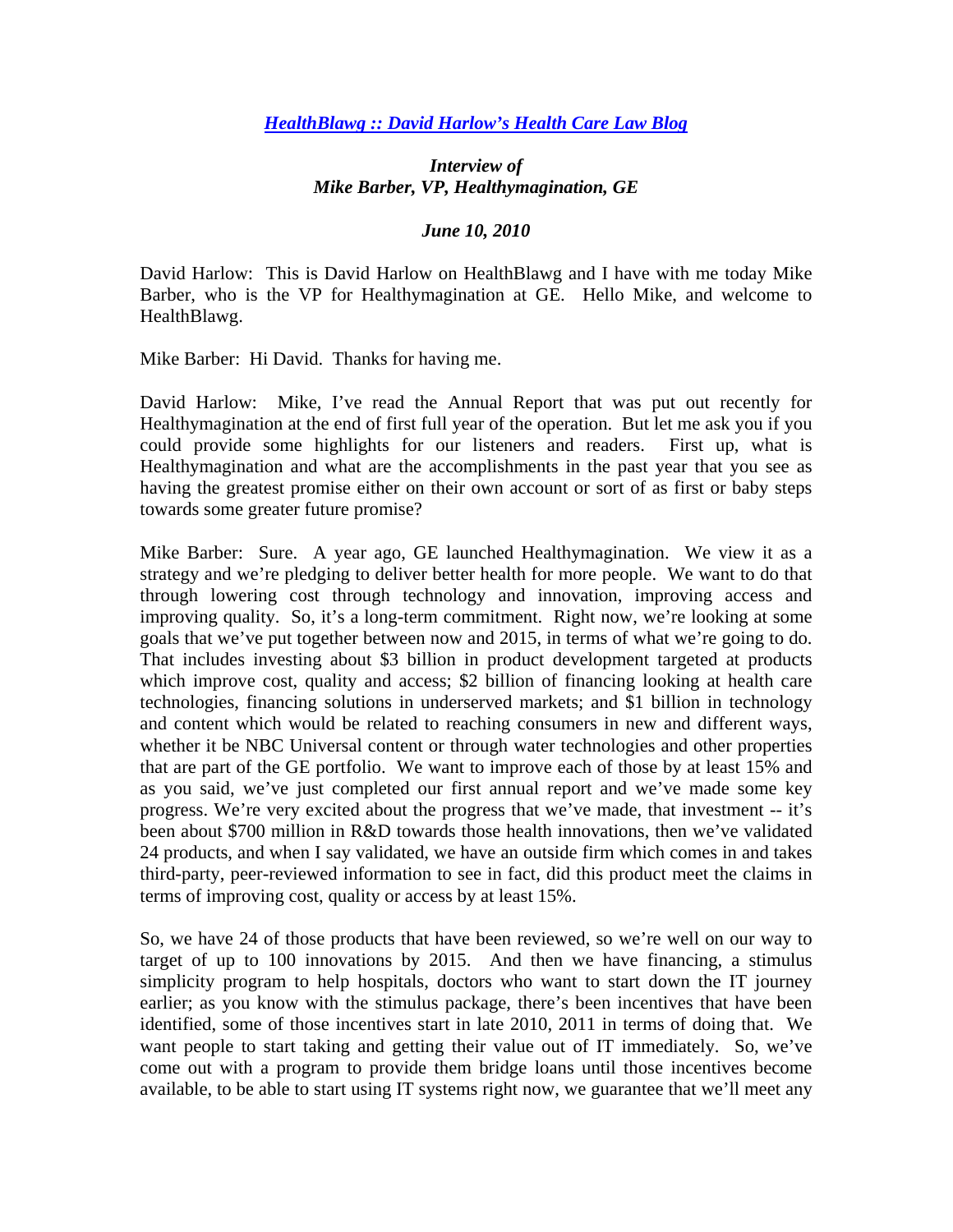meaningful use criteria that comes through the regulations. Also, we have a \$250 million fund, equity fund that we've launched, the Healthymagination Fund, where we're looking to invest and co-invest in different start-up companies that are in relevant spaces strategically for GE Healthcare, as well as good value for the investment dollars.

David Harlow: I've read about an initial investment through that fund. Could you tell us a little bit about that company?

Mike Barber: That's right. Cardio DX is a company that we've invested in and it is one that is in the area that we call high-value diagnostics, areas where there's in-vivo tests that can help stratify patients in terms of what follow-up diagnostic treatment is most appropriate and so in the area of cardiology is where the Cardio DX team is focused on initially, and they have some unique algorithms and biomarker tests in the area of cardiology that we feel are very exciting and then can marry and provide better overall outcomes and cost, if you look at what again follow-up tests and vivo tests that might be necessary through imaging and then into treatments for patients. So, combining the strengths of in-vivo and in-vitro diagnostics is something we're very excited about.

David Harlow: Now you mentioned earlier that you're looking for an improvement in cost, quality and access by 15% and you mentioned some third party verification, so you're looking at improvements on a particular product, on a particular service? How are you measuring this 15%? What's the idea there?

Mike Barber: The way that we looked at this, really through the eyes, the external eyes. So, it's not about just what we do from a product perspective, but how does our product enable the ability to improve the cost of a overall procedure or the continuum of care a patient might have by 15%. So, if you're talking about having a better diagnostic or a diagnostic which can lead to a more targeted therapy, where you can differentiate and understand that if a person has cancer, what stage their cancer is at. Therefore, being more pinpoint, more targeted at what their therapies are, as you know, there's many cancer treatments that are coming out that are very expensive and they don't work on everyone in the population. So, being able to identify those patients or those conditions where this procedure would work versus ones that wouldn't are ways that you can reduce the overall system cost and that's what we're looking at when we talk about cost reduction.

David Harlow: You mentioned there a couple dozen innovations that have been certified in this first year. I wonder if you could give a couple of examples.

Mike Barber: We have an example of a health care IT product which helps with decision support or looking at the appropriateness of imaging procedures, so a hospital administrator can use it to see based on the issues, the symptoms that a patient has, are the appropriate kinds of tests being run from an imaging perspective? There's another one looking at asset management and if you think about a hospital and all the different infusion pumps and other kinds of devices they have that are necessary and we have RFID tracking along with software to help manage and so we've had customers' CFOs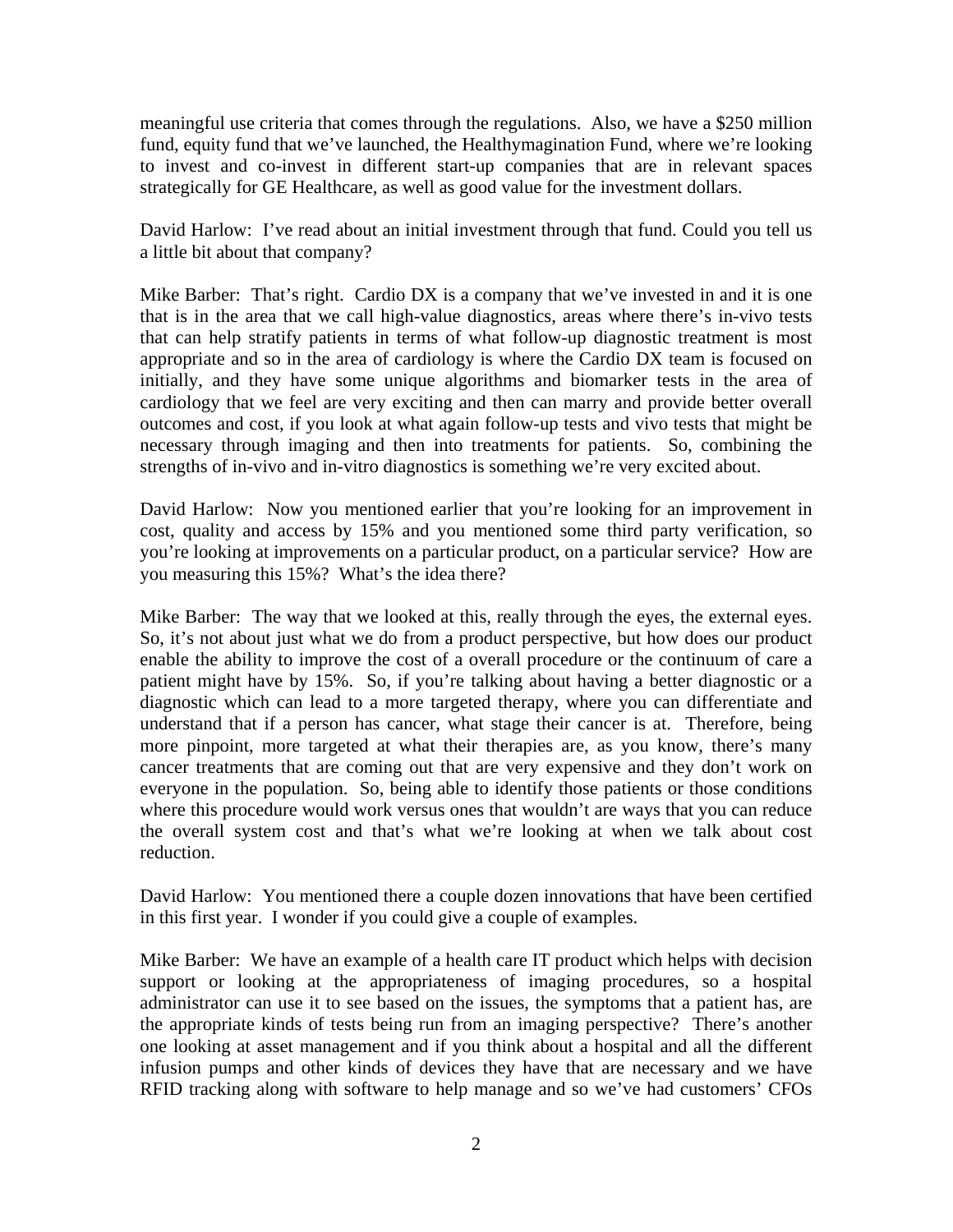show this outside firm their operating statements that show that net of purchasing this software they're able to save on their operating expenses by 15% in the area of procurement as well as maintenance for really understanding where those assets exist and how they can be best leveraged. Products like our Discovery CT750 has been launched looking at reducing the dose in a CT scan by over 50%, across body and heart procedures where we've had clinical studies done to show that the diagnostic confidence and the speed of diagnosis that the radiologists use, the clinicians use, stays the same the same, but in fact being able to have 50% less dose to the patient; and then for access products like a handheld, portable EKG machine which can travel to the patient, so it's leveraged in many developing countries where you know if somebody traveling and they need an EKG, they might have to, you know, travel several hundred kilometers to a hospital kind of setting, but being able to have this in a battery-powered, portable, very rugged package, it's something that can exist in rural villages and a clinician can carry it out with them as they go see the patients. So, bringing healthcare technology which is important such that somebody in a rural village has the right symptoms, sometimes they get the EKG and then back and should travel for a follow-up care. They travel 50 or 100 kilometers as necessary but those that don't need or can be treated locally don't have to do that. So, those kinds of products have been shown to increase access to health care technology.

David Harlow: Great. Let's talk a little bit more, if we could, about the diagnostic imaging innovations, similar to what you just described, that are detailed in the annual report, focused on India and China in particular. Do those in-country efforts hold promise for lower-cost innovations in the US?

Mike Barber: Potentially, it's clear at this point we're focused on what are the needs of those markets like you talked about, India and China, where access to health care professionals might not be the same as it is in a developed market, looking at what is again the essential elements which are needed and it's focused around that, but clearly, we can see a day where you can leverage some of those technologies and innovations and put it into a package that could be appropriate in the US or other parts of the world, something that might be able to be in a physician's office versus being in a hospital setting that can provide targeted kind of diagnostics, that could be appropriate. I talked about that EKG machine, there is a version of that, that is under development, that could be in a physician's office or be in a rural clinic in the US, where it could be appropriate. So, even in places in the US and Europe and developed markets you find that urban settings versus rural settings there are different needs that can be there and so these products that are developed primarily for India and China, we do believe could have a place in the US in certain segments of the health care system.

David Harlow: Could you explore further the degree of coordination or integration across business units in implementing Healthymagination. It sounds like it's not simply an effort of GE Healthcare; you mentioned GE Water and other business units as well.

Mike Barber: That's correct. It's really looking at the health sector as a mega market and how can we leverage the various assets of the General Electric Company in that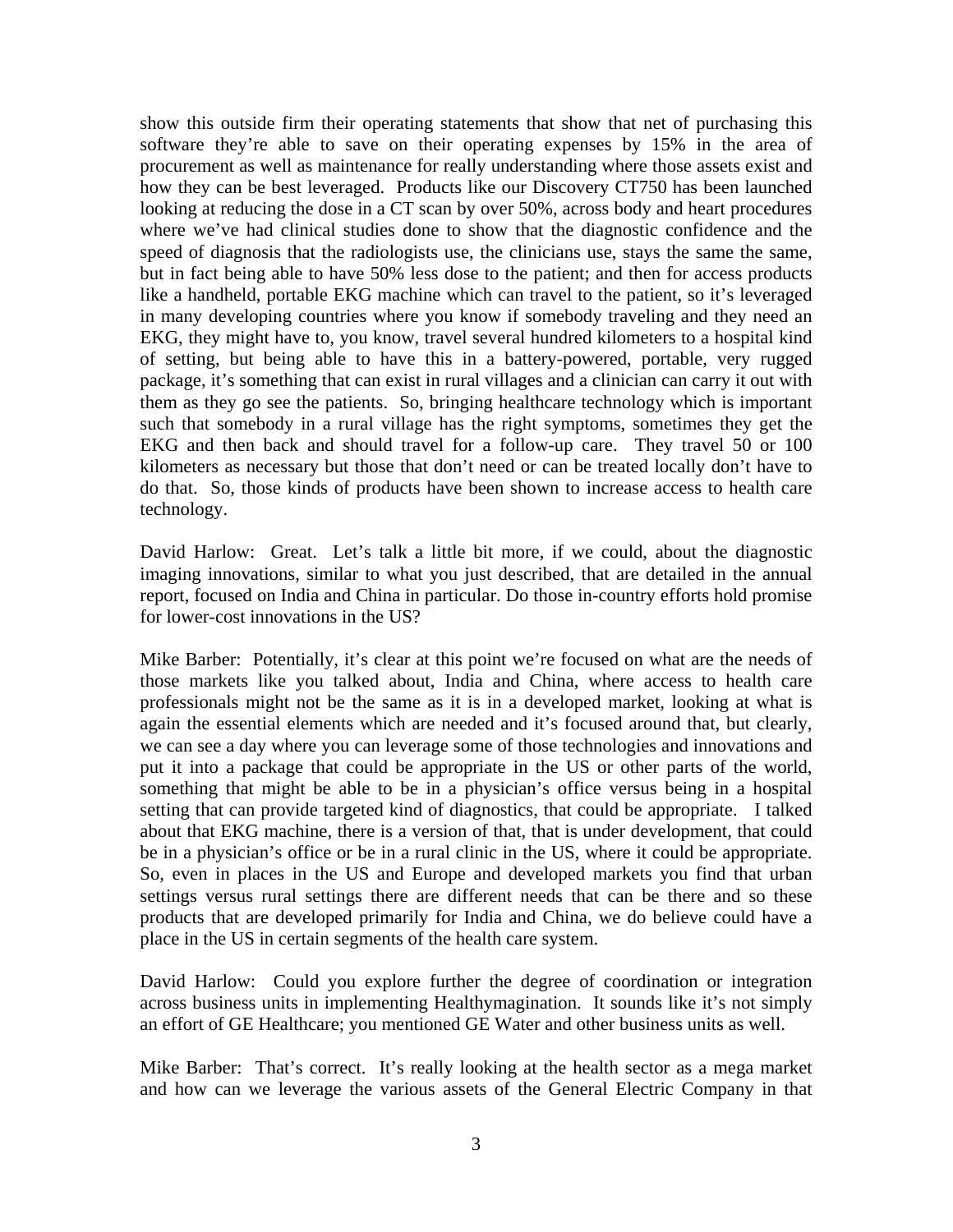market, for instance. So, one of the biggest that we've looked at it is, how do we reach consumers in new and different ways and clearly the NBC Universal team has a lot of expertise and ability to do that. So, we've leveraged that platform and we'll continue to leverage that platform to understand that. They're launching a campaign on nutritional literacy, something that's important for all of us to understand and so will be leveraging them in that area. As you mentioned GE Water, you think about the foundation of health – it's clean water and so wastewater reuse technology, as well as, you know water filtration are things that we're looking at with that business. Our research labs are looking at new and innovative ways to, again, in the diagnostics space and life sciences space, as to what's possible how do, you know, leverage our various technologies which can be in a developing market to provide better access to care again to people that are in those markets. And then, GE Capital. GE Capital, we financed MR and CT machines for many years but can we leverage the capital business to look at, you know, financing of IT systems, something that we've started to do, as well as look at new markets like community health clinics and other places which have a different profile than some of our standard customers, but again, could be a way to leverage the capital infrastructure to provide better access to care for technologies and products that can serve patients and consumers.

David Harlow: Right. And you mentioned earlier that there is a \$2 billion commitment to serve as bridge financing for HIT systems.

Mike Barber: That 2 billion is not all for HIT.

David Harlow: Oh okay. What other sorts of technology would be financed through that fund and do you see that as a revolving fund or sort of short term bridge loan as you mentioned ?

Mike Barber: No, there are various aspects. The \$2 billion commitment is in total from what we call our GE Capital portfolio. Of that, there is a \$250 million fund which was started and that fund will look at technologies which are in the life sciences space, health care IT space or the diagnostic imaging space. So, the bulk, the rest of that, other things that we're looking at is the bridge loans that we talked about is something that we launched last year and again, it will have a limited life because the incentives will then be available directly from the government, but we looked at that and then we're looking at expanding the portfolio of financing that we do to community health centers, we're looking at more financing on the international side of the business, potentially looking, you know, at markets which are growing and doing local currency financing as appropriate in some of those markets. So, given this is a long term commitment and journey between now and 2015, everything is not defined today, but as we learn, as we really get into these markets and understand what's the need, what the needs are and what are the key issues we have to solve, we'll adopt and adapt but the commitment at the top levels is one that we're going to reach.

David Harlow: So, you've set yourself quite an ambitious goal for a 5 year, 6 year time horizon. Particularly, I'm just thinking about the commitment to improve along the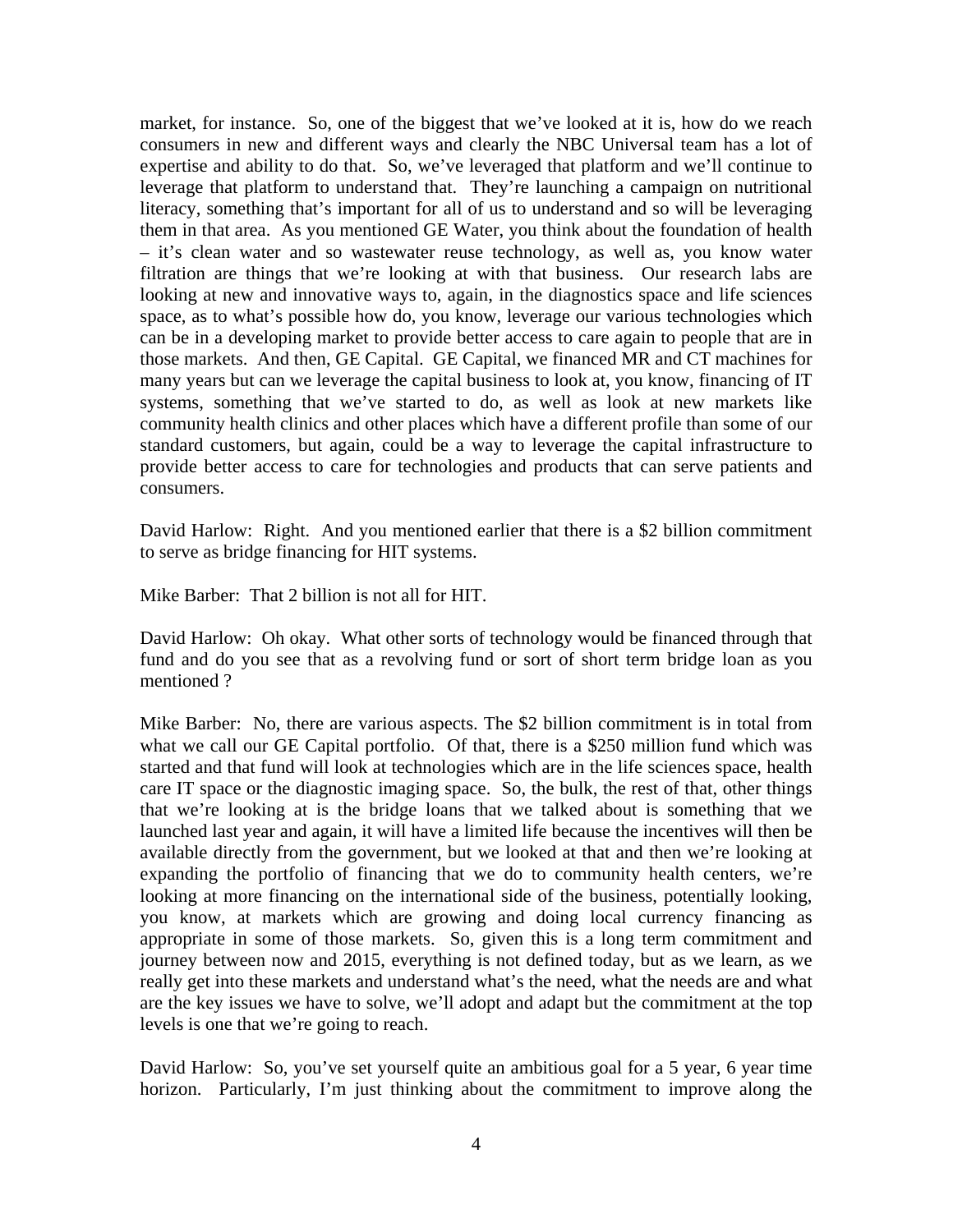parameters of cost, quality and access which is something that payers, providers and governments have been struggling with for decades and I'm wondering what, I guess to put it bluntly, what gives you the confidence that you can be successful in this arena where success has eluded so many people for so long.

Mike Barber: Well, there's confidence and this isn't GE standing alone doing all this, we're working in partnerships with many of the stakeholder groups which you've talked about, but it is going to take people coming together and fundamentally we have a strong belief and confidence that investments in the right technologies and the right solutions can provide that kind of improvement and so it's really leveraging and focusing our own investments in areas that are well focused around cost, quality and access. We're working with those stakeholders groups which you talked about to understand what are the real needs and issues, how can we leverage, there's been you know, lots of discussion around Health Care IT and how IT can help us solve this problem, putting in decision support, making sure through e-health collaboration can happen between clinicians to make things more efficient so you hear about duplicate tests being run on patients that potentially aren't necessary. You think about looking at payers and governments and we've worked with them in many parts of our market, we're a global company, so we sell products today and to marketplaces which are, you know fully public, some fully private, mixture of both and some of it's, we feel it's our ability to interact with those stakeholders, leverage our deep understanding of the technology and of the innovations that are necessary and work with those stakeholders, use the complete power of the General Electric Company to get those stakeholders together that gives us the confidence that we can do this and we've proven that in the area of Ecomagination in environment, we've been able to do this in another mega market in a large societal issue and so, health is the next one that's key for our businesses, we want to be in the health, we plan to be in health business for many decades in the future and so we want to be a key part of making it better.

David Harlow: Great. I was about to ask about Ecomagination and just sort of wondering whether this effort is modeled on the Ecomagination effort, are there similarities beyond the name and if you could speak to that a little bit more.

Mike Barber: Well clearly, Ecomagination was a similar commitment from, that was in 2004, 2005 time frame, where GE as a large industrial company, but in many businesses, which touches the environment and looking at, you know, renewable energies and power generation and carbon emissions and again wanting to be in those marketplaces for decades into the future just like we've been for decades into our past, we know that there's needs, determined there were needs that were needed to be viewed and looked at in new and different ways and commitments that we could make. So, commitments were made to increase our funding for products which improve the environment, green products, looked at increasing our revenues and growing our business in those products with our customers, looked at our own greenhouse gas emissions and commitments in reducing those and then being open and transparent in working with partners on that, so if you, if that at top level, the same kind of words, yes can be applied to Healthymagination in terms of partnership, in terms of commitment for investment in R&D in particular area